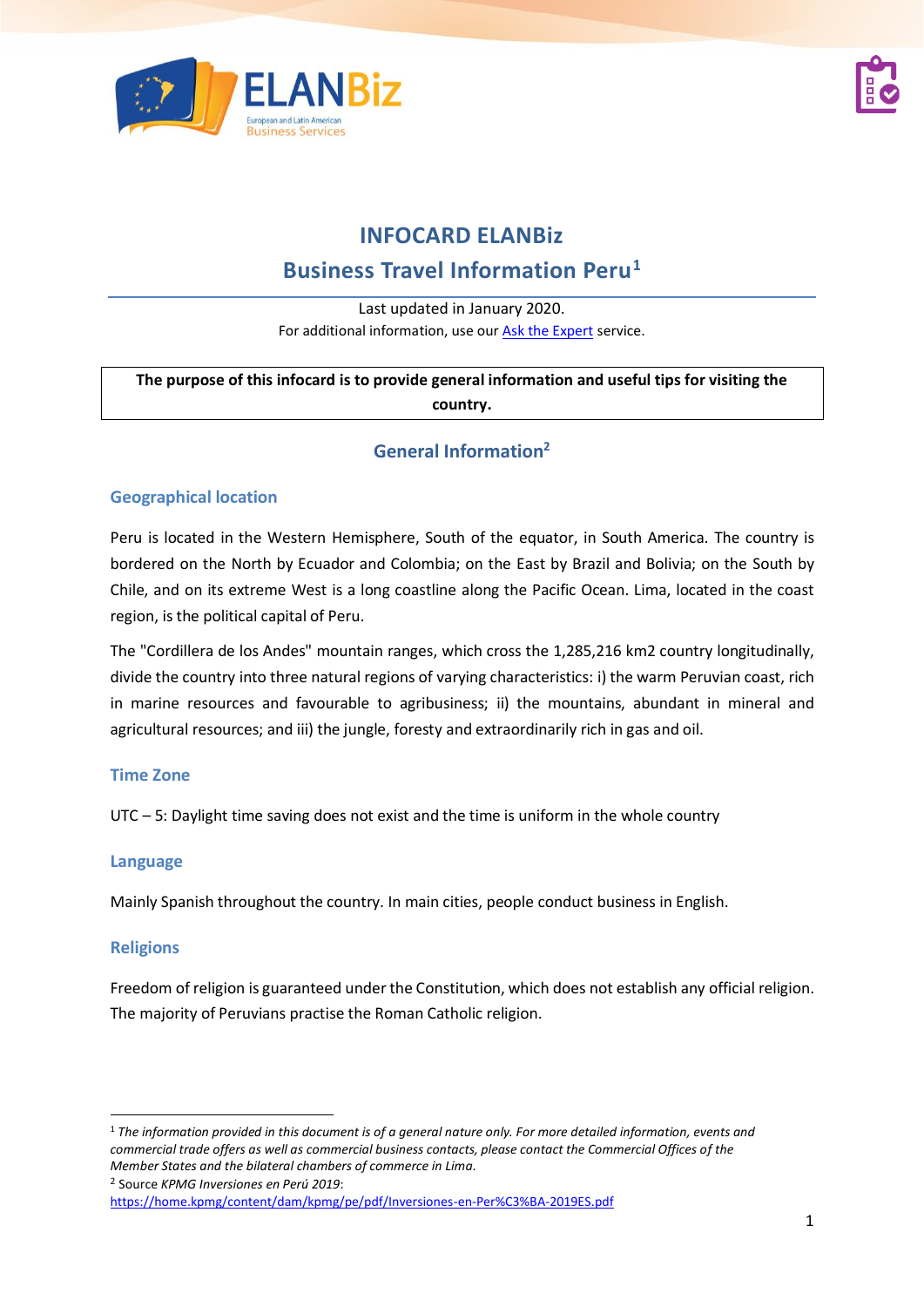



### **Weather**

Three natural regions of different characteristics: i) the warm Peruvian coast; ii) the mountains, with high peaks and cold regions, and iii) the jungle, a rainy region of tropical forests. The climate in Peru varies depending on the geographical zone. The following are the average temperatures for Lima: January to March: 21-29 ° C; April to June: 17-27 ° C; July to September: 15 to 19 ° C; October to December: 16 to 24 ° C.

#### **National Holidays**

- New Year (January 1)
- Holy Thursday and Friday (Easter)
- Labour Day (May 1)
- Saint Peter and Saint Paul Day (June 29)
- Independence Day (July 28 and 29)
- Santa Rosa de Lima Day (August 30)
- Battle of Angamos Day ( October 8)
- All Saints Day (November 1)
- Day of the Immaculate Conception (December 8)
- Christmas Day (December 25)

#### **Business hours (from Monday to Friday)**

- Public Offices: Open Hours: 8:30 to 17:00. Lunch break from 13:00 to 14:00.
- Banks: Open Hours: 9:00 to 18:00. Banks may open on Saturday until 13:00.
- Private offices in larger cities open from 8:30 to 18:00. Lunch break from 13:00 to 14:00.
- Offices in small cities open from 8:30 to 13:00. Lunch break until 15:00 and open hours extend to 19.00

#### **Mainstream media**

- **TV Channel America Televisón**: <https://tvgo.americatv.com.pe/?ref=hbarv>
- **TV Channel ATV**[: http://www.atv.pe/envivo](http://www.atv.pe/envivo)
- **TV Channel Frecuencia Latina**: <https://www.latina.pe/tvenvivo>
- **TV Channel Panamericana Televisión**: <https://panamericana.pe/tvenvivo>
- **Radio Programas del Perú**: <https://rpp.pe/>
- **Newspaper Diario El Comercio**: <https://elcomercio.pe/>
- **Newspaper Diario Perú 21**: <https://peru21.pe/>
- **Newspaper Diario El Peruano**: <https://elperuano.pe/>
- **Newspaper Diario de Negocios Gestión**: <https://gestion.pe/>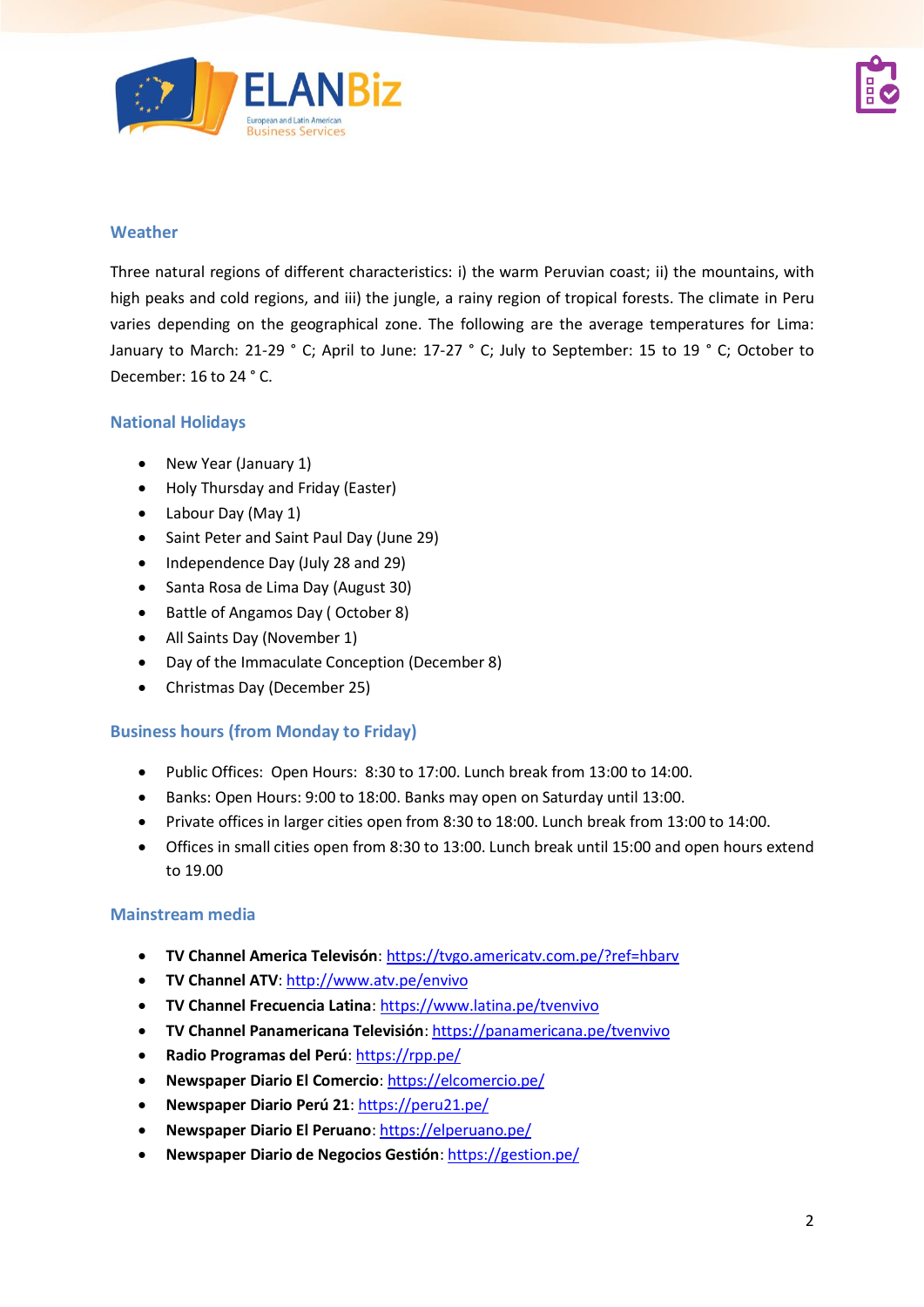



# **Before Travelling**

#### **Holidays**

Both the public and private sectors take vacations and / or decrease business or commercial activities during the week of 28 July and the week of Christmas.

#### **Visas**

European citizens do not have to apply for a visa to enter Peru. It is normally granted automatically upon arrival (e.g at the airport). With a tourist visa you can legally stay in Peru for up to 183 days a year. **Check that your passport is valid for at least six months before the date of arrival** and that it covers the total time of your stay.

Nevertheless, it should be noted that European citizens from member states of the Schengen Area may upon arrival request for other immigration categories than that of Tourist, such as Student, Business and Journalist. These may be granted for up to 90 days and are valid for a period of six months from their delivery.

Alternatively, and in case you wish to carry out activities other than tourism, the proper immigration permits can be obtained online, through the website of the National Superintendence of Immigration [\(MIGRACIONES\),](https://www.migraciones.gob.pe/) with prior payment of the appropriate administrative fees at any agency of the Peruvian National Bank, or through its [official website.](https://pagalo.pe/)

#### **Commercial samples**

Travellers can bring to Peru up to three litres of alcohol, 20 packs of cigarettes or 50 cigars without paying taxes. New items such as cameras and sports equipment can also be brought into the country for personal use free of taxes. The import of samples, with or without commercial value, is legally governed by the Specific Procedure INTA-PE.00.09 (Versión 3)3 and it can also be done by mail, according to Procedure INTA-PG.13 (Version 2) – Shipping or packages carried by the Postal Service.

#### **Communications**

All the cities are interconnected by telephone, fax and Internet services, which are provided by private companies. Press freedom is largely exercised through newspapers and magazines, TV channels, Radio and internet blogs.

#### **Money and payments**

The legal currency in Peru is the Sol (PEN 1.00 or S/), approximately USD  $1 = PEN 3.32$  and EUR  $1.00 =$ 

<sup>3</sup> Source:

<http://www.sunat.gob.pe/legislacion/procedim/despacho/procAsociados/despa-pe.00.09.htm>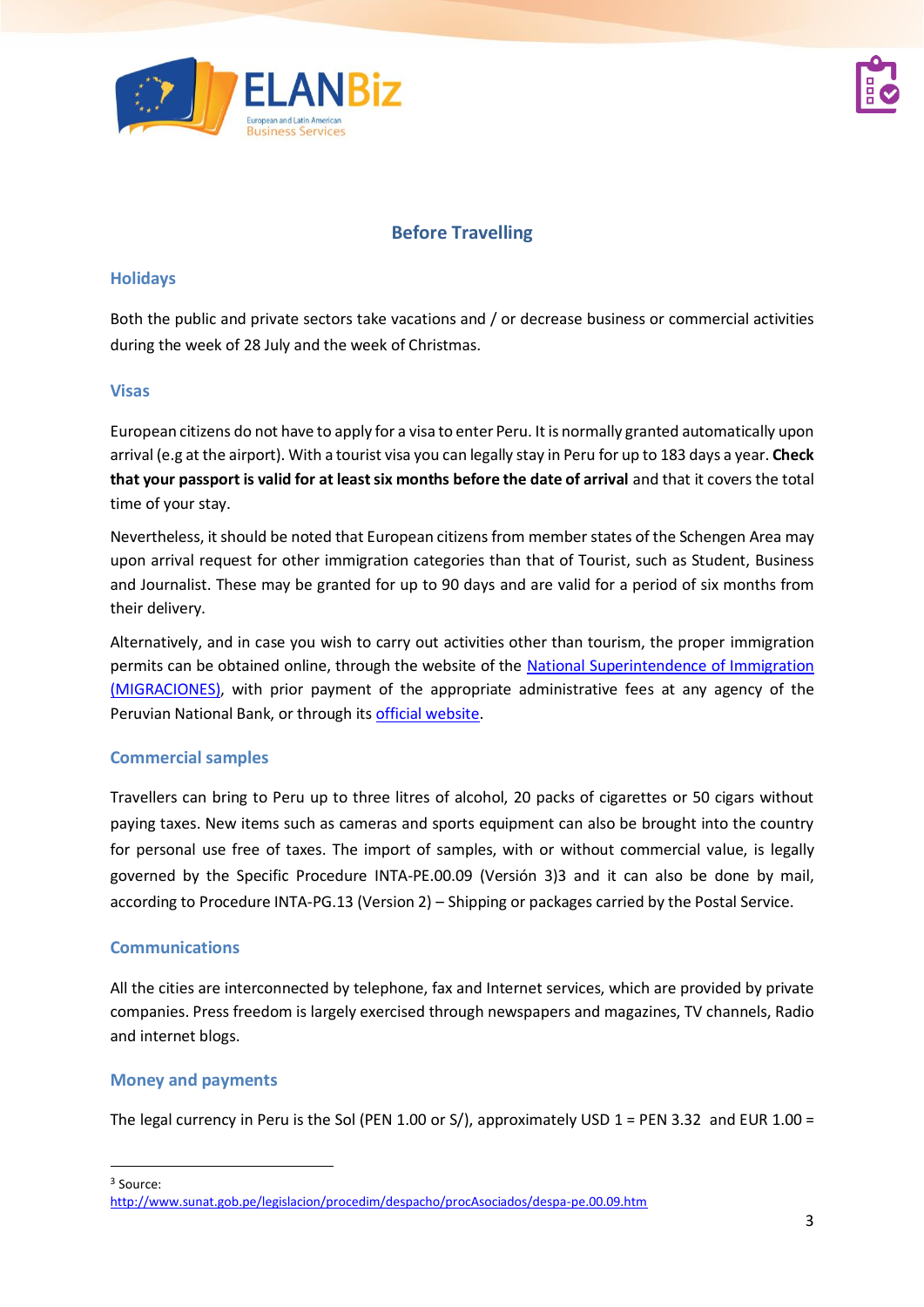



PEN 3.67 as of 11 January 2020. In Peru there is no state control over the possession of foreign currency or its exchange. Peruvian legislation permits contractual relationships in foreign currency. The American Dollar (USD) is often used in civil and commercial obligations/contracts, even accepted as a means of payment in trade. Companies that receive foreign investment can maintain bank accounts in American Dollars.

All persons, whether natural or foreign, who enter or leave the country, are obligated to declare any cash, negotiable securities or financial instruments in excess of USD 10,000 or its equivalent in Peruvian Soles or any other currency. Carrying cash, negotiable securities or financial instruments of over USD 30,000 or its equivalent in Peruvian soles or any other currency is prohibited; the entry or exit of such amounts must take place through companies legally authorised by the Superintendence of Banking and Insurance (SBS) to carry out such transactions.

Most transactions for products and services are conducted in local currency. However, high value commercial transactions (cars, apartments, etc.) are conducted in American Dollars.

### **Hotels and accommodations**

Business travellers usually stay in San Isidro (financial district) or Miraflores (tourist and commercial district) in the city of Lima. It is highly recommended to make reservations in advance.

## **In the Country**

## **Security and safety**

The main threat for tourists and visitors are pickpockets, mainly in areas such as train and bus stations, as well as in major tourist areas. They target money or bags from distracted visitors. This threat can be averted by staying alert and keeping valuables out of sight.

It is recommended to use taxi services for transportation; several reliable companies provide these services through phone applications. When traveling to or from the airport, one should keep their valuables in the trunk of the car.

In addition, according to the **Peruvian Geophysical Institute**, Peru is a **highly seismic country**; the city of Lima being the most dangerous in terms of seismic risk<sup>4</sup>. The natural danger that exists in Peru is due to the coupling of subduction zones between the Nazca plate and the South American plate. Air Worldwide, a catastrophe risk modelling firm, categorises Lima as vulnerable to earthquakes and even tsunamis 5 .

<sup>4</sup> <https://www.igp.gob.pe/>

<sup>5</sup> <https://www.air-worldwide.com/>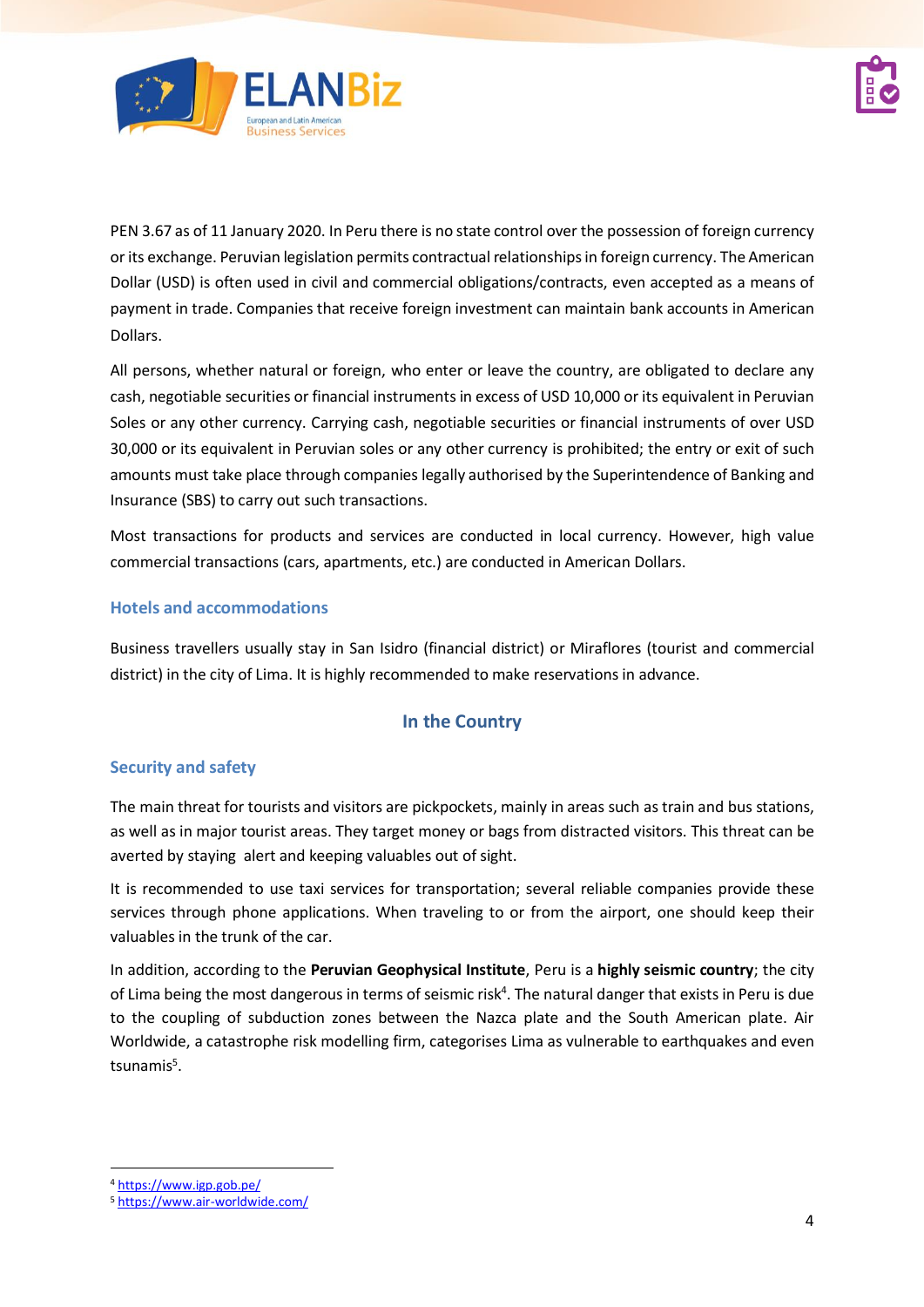

#### **Health**

Vaccinations are not required prior to entering the country. Nevertheless, those traveling to the jungle should consider getting vaccinated against: hepatitis, polio, rabies, tetanus, typhoid, malaria and yellow fever.

There are well equipped hospitals in the main cities of Peru. Most cities and towns have at least one pharmacy where commonly used medicines and antibiotics are sold without prescription. Drinking water directly from the tap is strongly discouraged.

### **Transportation**

Public transportation in Lima is through buses, minibuses, electric trains and taxis. However, it is not well organised. For business people, it is advisable to use taxis (many companies offer taxi services through phone applications) or hire drivers/chauffeurs, hourly or daily. In Peru, drivers generally do not give much priority to pedestrians; it is therefore necessary to be cautious when using roads as a pedestrian.

The Panamericana Road connects Lima with the departments (first level administrative sub-divisions) of the coast of the country (North and South). The Central Road connects Lima with the major mining departments of the Central highlands. Also a railway connects Lima with the Central highlands; and another railroad in the South connects Arequipa to Puno, Cuzco and Machu Picchu.

The most important airport is Jorge Chavez International Airport, in Lima. In Peru, air transport is well developed. 21 of the major cities have regular flights, with planes of different sizes. 12 airports in the country have international airport categorisation.

The main harbours are: Callao (Lima), Matarani, South Harbor (Muelle Sur), the North Terminal (Terminal Norte), Paita, San Martin, Yurimaguas, Salaverry, and the Callao Harbor Terminal for loading minerals.

#### **Business lunches**

Food (especially Peruvian food) is one of the favourite topics of conversation for Peruvians, amongst themselves and with foreigners. Lunches and dinners are hence part of the business trip. Business or negotiations are extended to social activities (lunches, breakfasts, cocktails, etc.), which most of the time are part of the initial phase of building business relationships. Making advance reservations for social activities is recommended. Lunch times range from 13:00 to 15:00 and dinner times from 20:00 to 22:00.

## **Tips and Gratuity**

In restaurants, a tip of 10% - 15%, is expected if not included in the bill. When tipping, one should get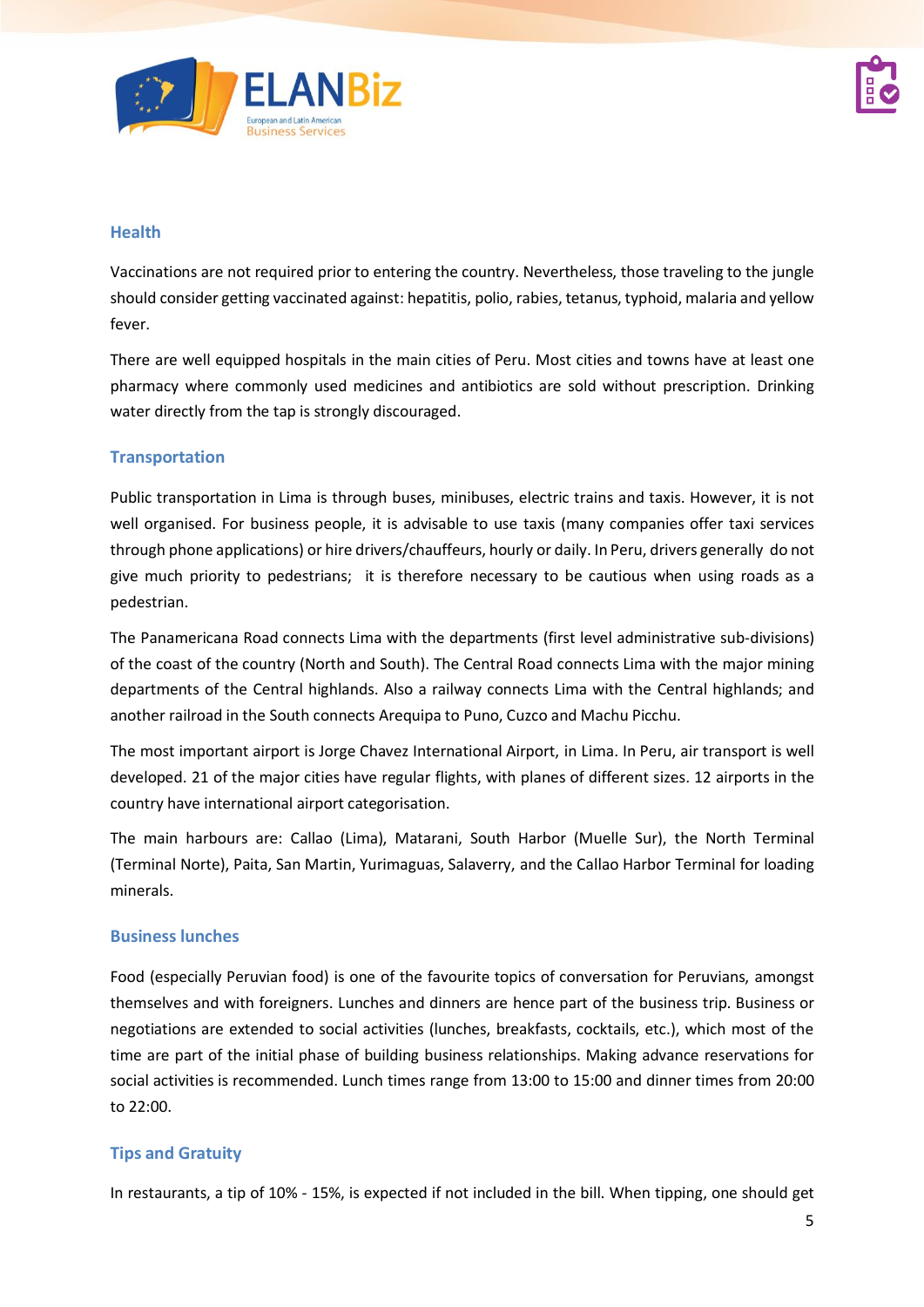



the change back first before then leave it on the table. Tips are also extended to the people that help to park, guard and clean cars. However, tipping taxi drivers is not a practice.

#### **Business Protocol**

Peruvian businessmen are orientated towards personal relationships. Before evaluating a business opportunity they evaluate the business partner. The conversation in the first five to ten minutes of a business meeting will be about subjective aspects, like whether you have tried typical Peruvian dishes, thoughts on piscosour, family, tourism in Peru, the weather, etc.

- The communication of Peruvians is very polite. When making a request, even for informations, "please" is often added at the beginning or at the end of the sentence. When receiving something, one is expected to say "thank you".
- In Lima, being late to an informal appointment is tolerated, especially if several persons are expected. However, if it is a business appointment, one must be on time. If one is going to be late by more than fifteen minutes, it is preferable to call and notify the person or people one is meeting.
- In Peruvian culture, one is expected to respect authority, titles and hierarchic orders. Furthermore, one is expected to conform with formalities and codes of behaviour.
- Controversial topics should be avoided. Open-direct expressions could be perceived as negative or confrontational. Communications should be in a clear and precise way, with warmth and amiability.
- In general, the CEO, President or General Manager of the company will take the major decisions.
- Peruvians do not say "No" directly.
- The exchange of business cards is part of the business protocol.
- Personal relationships between the parties are valued; it is not a good signal to change a representative during the negotiation process.

#### **Practical tips**

- Peruvians are proud of their culture. They appreciate it when someone puts an extra effort to learn more about them and speak their language.
- It is important to develop a business relationship through informal conversations before delving into the finer details of business and work issues.
- Punctuality for business meetings is not very strict; it is recommended not to have a too tight schedule of appointments.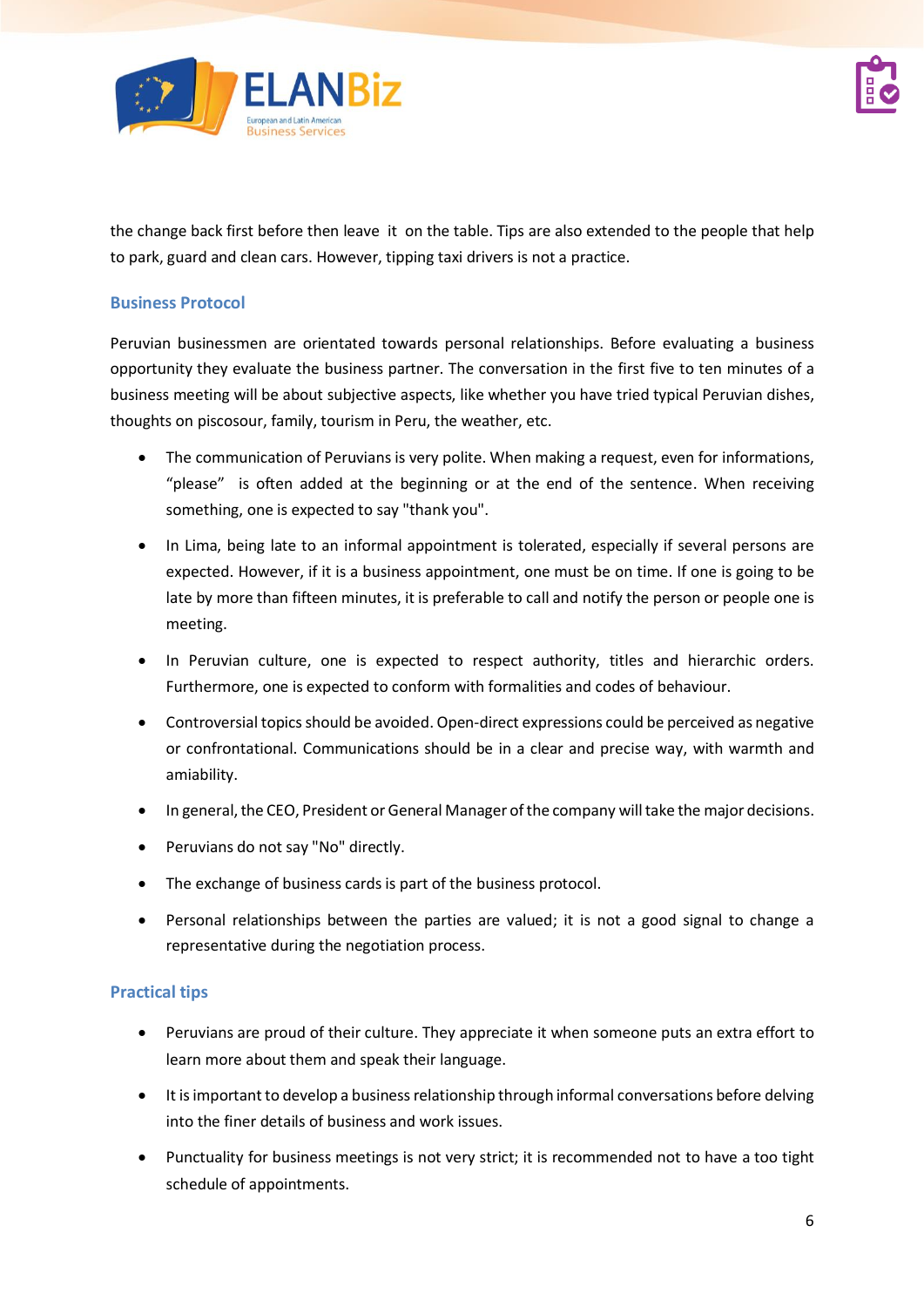

- Accepting coffee at the end of a business lunch is recommended ; it is expected that during the coffee, business partners will chat and possibly close a deal.
- In a business context, during the first meeting it is advisable to shake hands regardless of the gender (Male/Female). A kiss (cheek contact on the right side of the face) is more appropriate between a man and a woman or two women. Men tend to stick to a firm handshake while making eye contact. When there is familiarity between or amongst men, they hug.
- Haggling is a part of the Peruvian business tradition, usually in daily life and in business.
- The voltage in Peru is 220 volts AC, 60 Hz. If one wishes to use electronic devices, it is recommended that they do so with special adapters.

# **Telephone Numbers and Useful Links**

#### **EU Delegation in Peru**:

Phone: (+51-1) 415-0800; Av. Víctor Andrés Belaunde N° 332, 5th floor, Lima 27 – Peru. [https://eeas.europa.eu/delegations/peru\\_es](https://eeas.europa.eu/delegations/peru_es)

**Police (PNP)**: Emergency: Phone: 105. <https://www.policia.gob.pe/>

**Easy Taxi**: User service: Phone: (+51-1) 716-4600[. info@easytaxi.com.pe](mailto:info@easytaxi.com.pe) <http://www.easytaxi.com/pe/home/>

**Taxi Satelital**: Phone: (+51-1) 355-5555 <http://3555555satelital.com/>

#### **National Superintendence of Immigration (MIGRACIONES)**:

<https://www.migraciones.gob.pe/>

**Peruvian National Bank**:

<https://pagalo.pe/>

**International Airport Jorge Chávez**:

<https://www.lima-airport.com/esp>

**Tourism**:

<https://www.peru.travel/es-pe/>

**Hotels**:

<http://www.hotelesperu.com/>